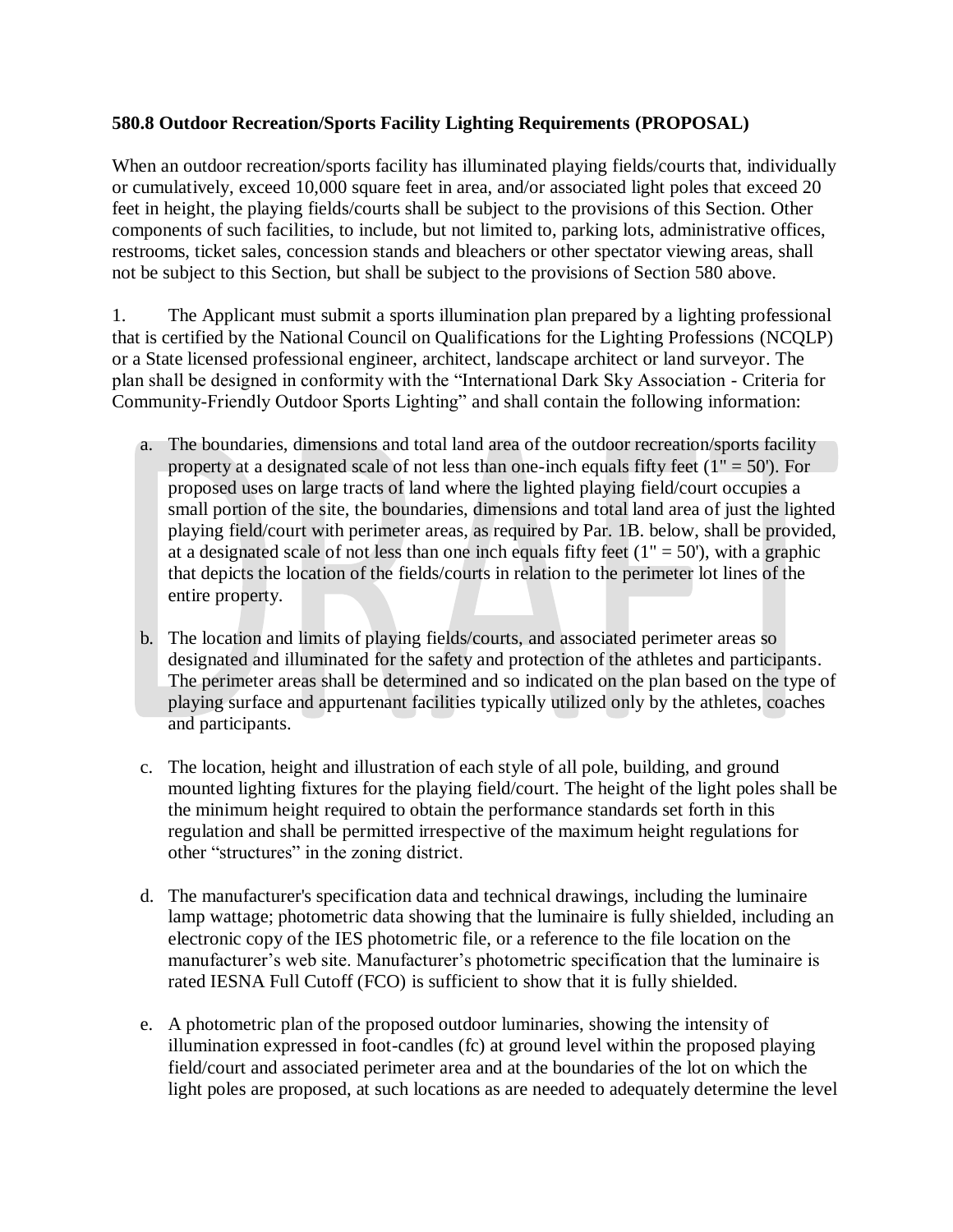of light trespass onto adjacent streets and abutting lots. The plan shall also include the following illumination information in a table format: Minimum; Maximum; Average; Average to Minimum and Maximum to Minimum.

f. A visual impact study including calculations quantifying glare and light trespass in candela (cd) of the proposed outdoor luminaries, both within the proposed playing field/court and associated perimeter area and at the property boundaries of each abutting lot and street, measured horizontally five (5) feet above grade level.

2. The lighting for playing fields/court and associated perimeter areas shall meet the IESNA "Recommended Practice for Sports and Recreation Area Lighting" standards and shall not exceed the maintained average illuminance levels for each particular field/sport as follows:

| Baseball/Softball Diamond            | 80 fc   |
|--------------------------------------|---------|
| Football/Soccer                      | 60fc    |
| Lacrosse/Field Hockey/Rugby/ Cricket | $60$ fc |
| <b>Tennis Courts</b>                 | 75 fc   |
| Track & Field                        | 60fc    |

Average illuminance levels shall be measured horizontally three (3) feet above grade level and shall represent maintained lighting levels. The lighting levels beyond the playing field/courts and associated perimeter areas shall not exceed 1 fc at a distance of 150 feet from the edge of the proposed playing field/court and associated perimeter area, measured horizontally three (3) feet above grade level and shall represent maintained lighting levels. The lighting levels at the property boundaries of each abutting lot and street shall not exceed 0 fc, measured horizontally three (3) feet above grade level and shall represent maintained lighting levels.

3. All playing field/court lighting fixtures shall use full cut-off or directionally shielded lighting fixtures, aimed toward the playing field/court and shielded in directions away from the playing field/court so as to minimize glare and light trespass onto adjacent properties, which shall not exceed 1,000 cd at a distance of 150 feet from the edge of the proposed playing field/court and associated perimeter area and which shall not exceed 0 cd at the property boundaries of each abutting lot and street, measured horizontally five (5) feet above grade level.

4. The use of outdoor playing field/court lighting shall not be permitted between the hours of 10:00 PM and 7:00 AM.

5. The lighting system shall provide advanced controls and documentation for the following:

a. Automatic and/or remote-control system via smartphone apps, or direct remote communication to the company facility responsible for handling the lighting controls, to enforce shut-off at locally established curfew time, not to be later than 10:00 PM.